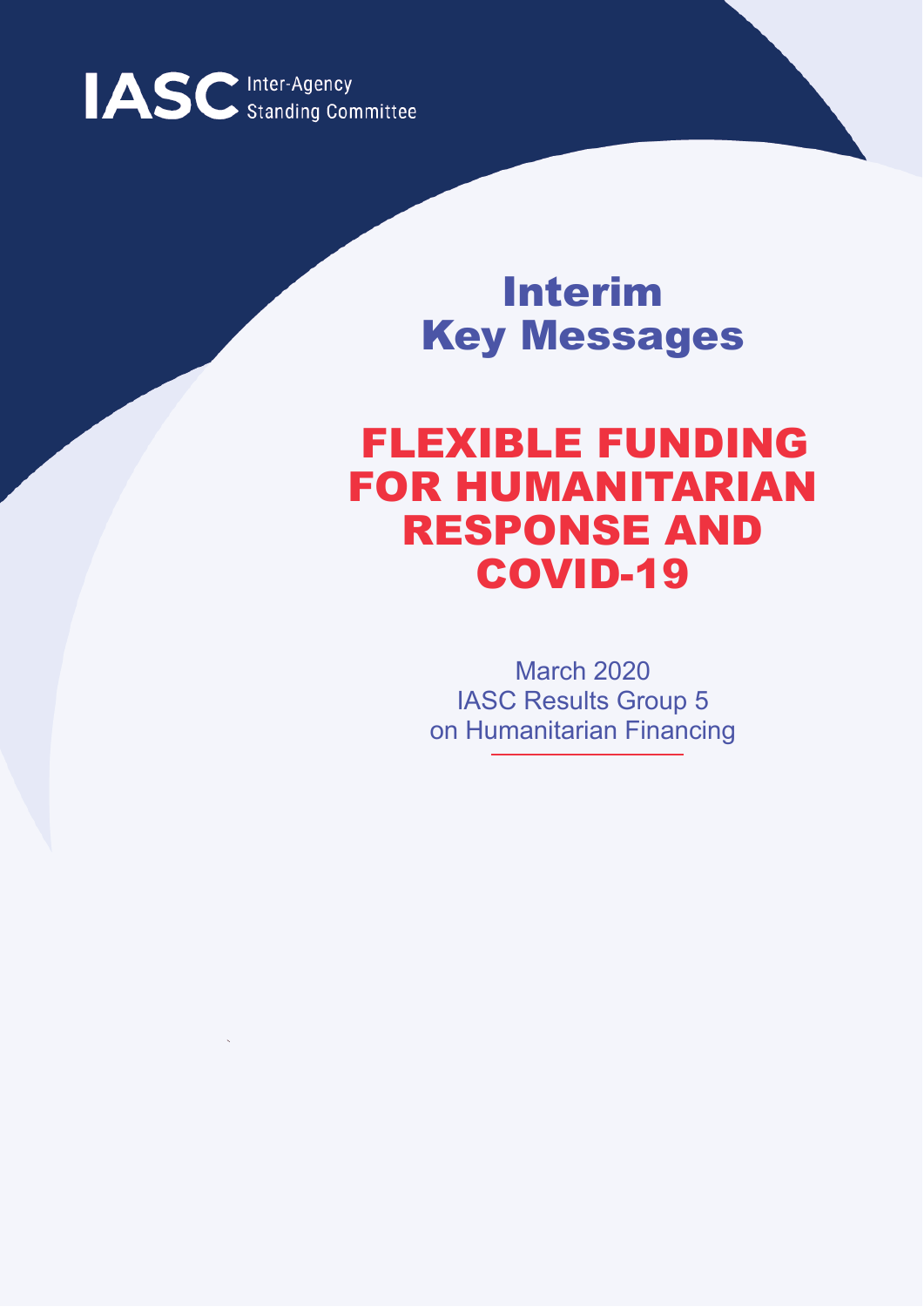## **Key Messages for the IASC Flexible Funding for Humanitarian Response and COVID19**

One of the outcomes of the IASC Principals meeting on 23 March was an action to 'develop collective messages to donors on how they can better support the pandemic response and ongoing humanitarian operations, especially in terms of flexible funding', with this assigned to OCHA in collaboration with NGO partners.

The note below reflects recommendations made by the IASC RG 5 on Humanitarian Financing (co-chaired by OCHA and ICVA), together with inputs from the EDG. These key messages reflect IASC commitments and is aligned with Grand Bargain principles aimed at putting assistance into the hands of people in need and to improve the effectiveness and efficiency of humanitarian action.

#### **OVERARCHING MESSAGES**

- Donors are encouraged to pledge support, financially and politically, to the Global Humanitarian Response Plan for COVID-19. Initially, US\$2 billion are required between April and December 2020 for additional humanitarian interventions due to COVID-19. Additionally, the International Red Cross and Red Crescent Movement has appealed for CHF 800 million.
- Donors need to continue to support existing humanitarian response plans. If funding is diverted from those plans to tackle COVID-19 this would create circumstances in which cholera, measles and meningitis can thrive and in which even more children become malnourished; which would be the perfect breeding ground for COVID-19.

### **WHY FLEXIBLE AND SIMPLIFIED FUNDING IS KEY FOR THE COVID19 RESPONSE AND ONGO-ING OPERATIONS**

- The humanitarian community is committed to both act now to stem the impact of COVID-19 by protecting those most at risk in already vulnerable humanitarian contexts and continue to support existing humanitarian response plans, in increasingly challenging environments. A commitment to maintain existing humanitarian operations is a critical element of the COVID-19 response to ensure that the most vulnerable do not become even more susceptible to the effects of the pandemic.
- To achieve these two goals effectively, flexibility in and simplification of funding arrangements, as well as sufficient cash liquidity are critical. Agreement on these points will help ensure operations can be sustained and adjusted as necessary, partners can be appropriately supported to do vital work, and operational agencies are able to free up human and financial resources for front-line work. This is an opportunity to more fully implement and accelerate Grand Bargain commitments to which we are all signatories and is consistent with the objective of sustaining and expanding operations.

#### **HOW WE DEFINE FLEXIBLE AND SIMPLIFIED FUNDING**

- There are two elements of flexible funding. First, the need for existing funding to be flexible enough to reprogram and use resources in ways that address priority program and operational needs (based on program criticality assessments) guided by the overarching humanitarian principle of humanity to save lives, protect health and alleviate suffering. Second, for both new funding negotiation and funds disbursement, as well as reprogramming existing resources, to ensure fast-track provisions that allow humanitarian partners to respond in a timely and agile fashion to the rapidly evolving needs of affected people in the environments in which we work.
- Simplification refers to a lightning and fast-tracking of the normal processes and procedures in negotiation or renegotiation of agreements and disbursement of funding, and in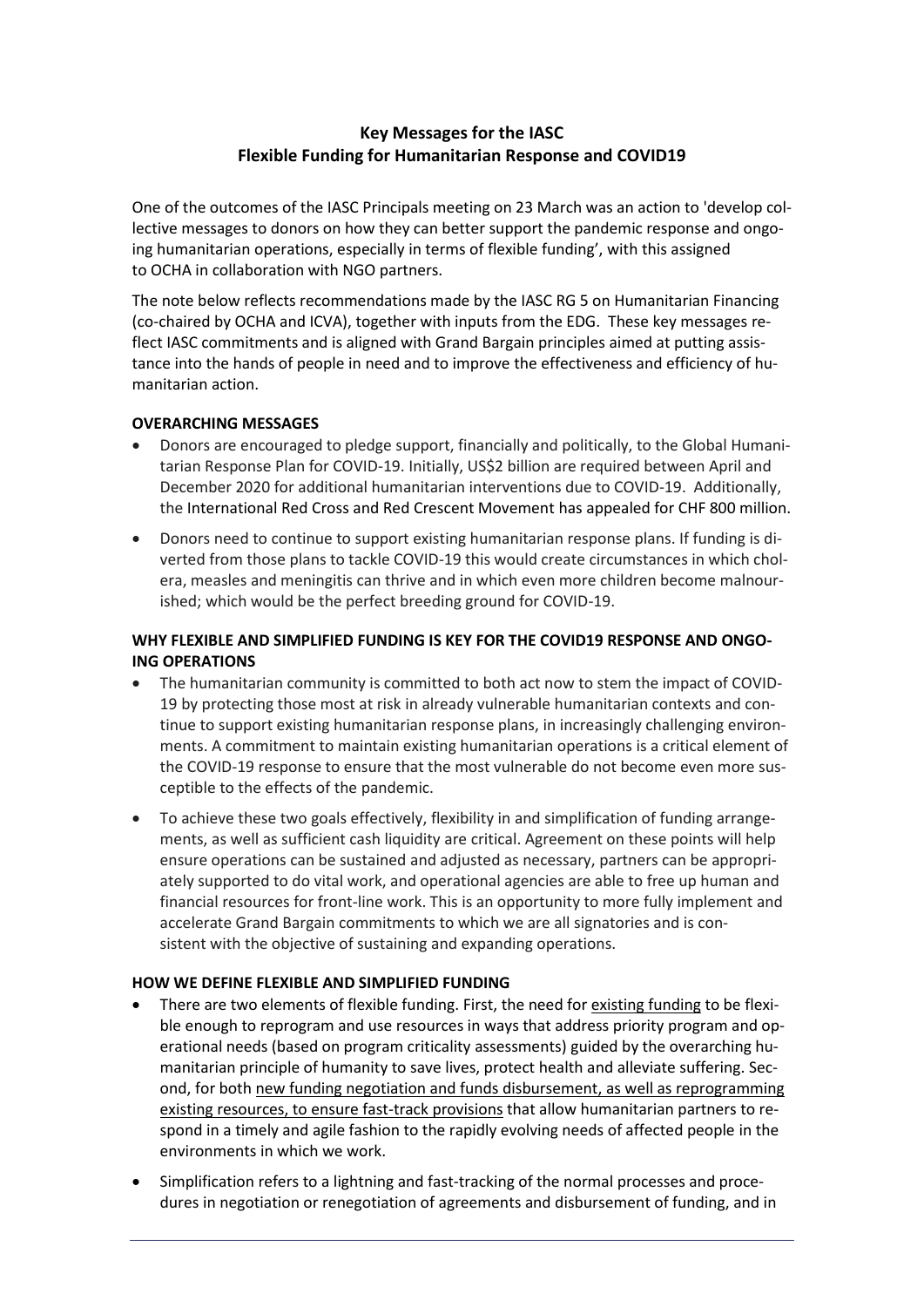simplified procedures with respect to due diligence, budgeting, reporting, evaluation and audit processes that allow us to effectively work with partners on the ground which are best placed to respond.

#### **WHAT WE ASK OF DONORS, AND WHAT IASC MEMBERS ARE DOING THEMSELVES**

- There are four broad areas for implementing greater flexibility and simplification. UN agencies – WFP, UNHCR, UNICEF, UNFPA and OCHA - are in the process of or have already introduced guidance across these areas with their partners, including some of the measures noted below.
- It is important to highlight the steps that IASC members are already taking and ask government donors to align to these as well, in as simple and harmonized a way as possible, minimizing the need to have in-depth project-by-project renegotiation that will require significant staff resource and delays in the response.
	- 1. **Budget flexibility/cost eligibility** In consultation between parties, and with mutual agreement, activate or increase budget category or line item flexibility by up to 30%, as well as increase discretionary thresholds. Allow cost recovery on activities where expenses were incurred but due to changing circumstances could not be carried out (cancelled travel, etc.) or recouped, and for new expenses not foreseen (PPE). Sustained support to cover staff costs where operations are impacted, to the extent possible; including support for salaries for staff who are temporarily prevented from working and must adjust assignments. Funding (e.g. CERF) has been exceptionally provided as a block grant at a global rather than country level to recipient agencies to use in the most appropriate manner.
	- 2. **No-cost extensions** Due to current operating constraints no-cost extensions would allow operations to continue albeit in a longer timeframe. Flexibility in match requirements and previous indirect cost rates may also be required as part of no-cost extensions.
	- 3. **Reprogramming of funds** To enable an agile response to COVID-19 under existing funding, permit reprogramming to entirely new areas, with different outputs as required, but with the same outcome of protection and support to the most vulnerable communities. This may entail working with new partners, while taking into account the Duty of Care.
	- 4. **Simplified due diligence and risk management processes** Due travel restrictions for international staff and the presence of local partners on the ground, we must consider alternative ways to obtain assurances and carry out some assessments, including where possible remote procedures (such as for audit work), simplified paperwork for payments, and simplified reporting.
- At the same time, recognizing the importance of oversight, due diligence and accountability, we as the IASC members commit to transparently report on how funds are reprogrammed, and also on what flexible funding allowed humanitarian partners to achieve. Recognizing the important role local and national responders will play in this response, IASC members commit to passing on this flexibility and simplification to all partners, including our local partners, who are critical enablers of the overall response, to the extent possible, in line with Grand Bargain commitments.

### **HOW SHOULD THIS BE TAKEN FORWARD?**

1. An IASC principal letter to Directors-General of humanitarian departments and GHD group, outlining what IASC members are doing to simplify and make more flexible their own funding agreements with partners in as harmonized way as possible at this